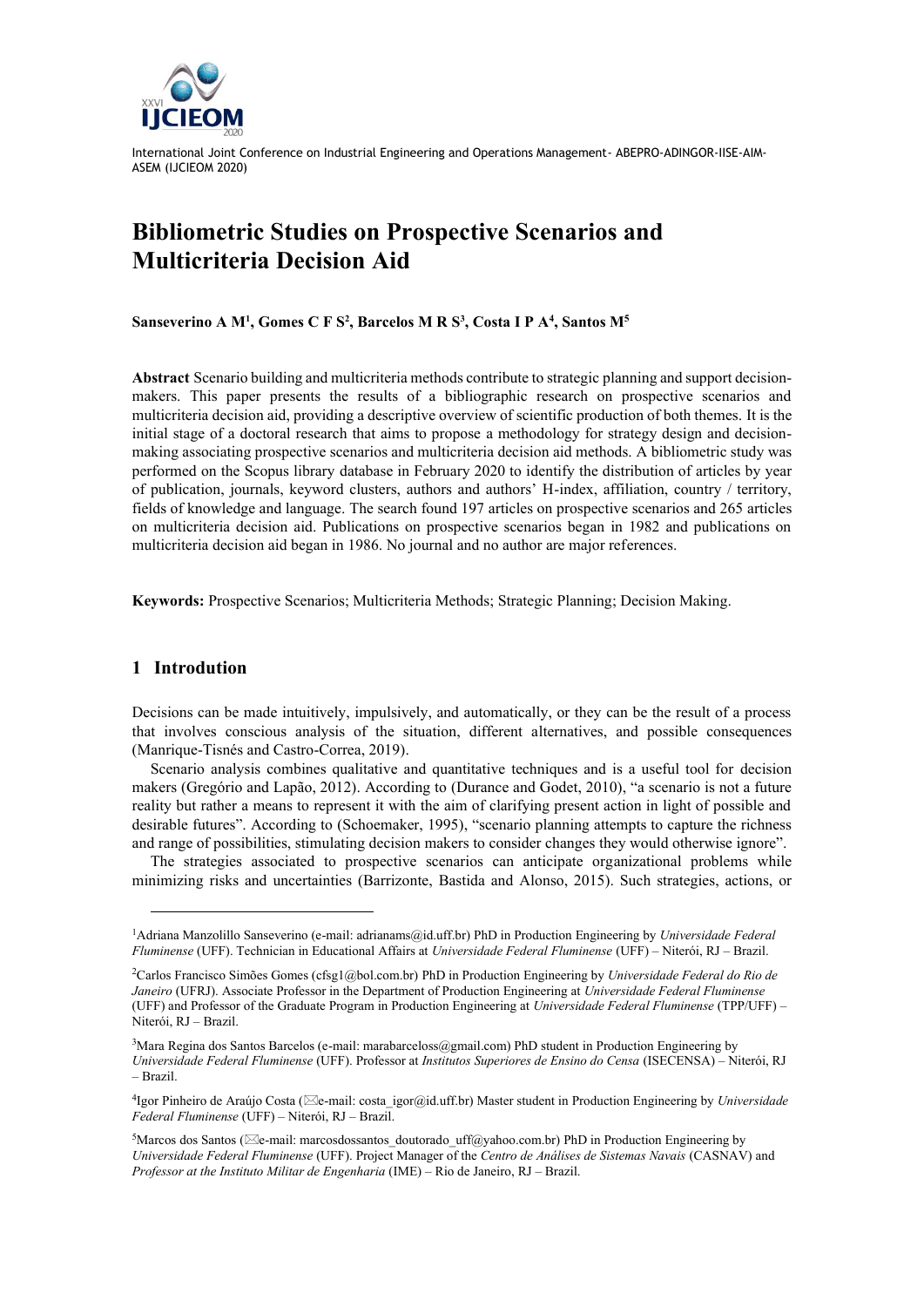

alternatives should be considered in the complex decision-making process, whose multicriteria methods support decision-makers in choosing, ranking or sorting alternatives, considering value judgments and not only technical issues, and multiple conflicting criteria to evaluate alternatives in order to solve real problems, presenting a highly multidisciplinary (Santos *et al.*, 2015). There are several multicriteria methodologies seek to provide support in the difficult task of making this decision, whose methodologies are being used by purchasing managers of companies, and even by top managers (Silva, Gomes and Costa Junior, 2019).

Since scenario building and multicriteria methods contribute to strategic planning and support decisionmakers, these questions arise: How many documents are there in the Scopus database about prospective scenarios and MCDA (Multicriteria Decision Aid)? What is the distribution of articles per year? Which journals have the most articles? What are the keyword clusters? Who are the main authors who published articles? Which institutions have the most published work? Which countries publish the most articles? Which areas have published the most articles?

This paper presents the results of a bibliographic research on prospective scenarios and multicriteria decision aid, providing a descriptive overview of scientific production of both themes. It is part of a doctoral research that aims to propose a methodology for strategy design and decision-making associating prospective scenarios and multicriteria decision aid methods. A bibliometric study was performed on the Scopus library database to answer the research questions.

### **2 Literature Review**

#### *2.1 Prospective Scenarios*

There are several scenario approaches with different techniques and many applications in different areas of knowledge, as noted in the following examples.

The Scenario Forecasting+Alternative Selection Method (SF+AS) was developed by (Gaspars-Wieloch, 2015), and considers the dominance concept and the level of optimism / pessimism declared by the decision maker. The method ranks scenarios from the sum of dominance cases and assigns a range of values of the coefficient of optimism for each scenario. Thus, the greater the sum of the dominance cases for the scenario, the more optimistic the scenario will be.

The long-term scenarios (2010-2060) was built by (Joshi, Hughes and Sisk, 2015), for the domestic governance of 183 countries, using the 6.68 version of International Futures, an integrated global forecasting system. The analysis considers three dimensions of governance: security, capacity, and inclusion. The results showed that the general trend is for progress, despite the existence of gaps between high-income and low-income countries in 2060. The model proposed by (Maestripieri et al., 2017) aimed to map the trends and possible scenarios related to forest management in southern Chile. The authors constructed two normative and contrasting scenarios. The model combined a Markovian probability maps and a multicriteria evaluation approach.

A method that combines social, economic and environmental indicators was proposed by (Hély and Antoni, 2019) and used to analyze the sustainability of a territory in France. Based on a participatory approach and GIS modeling, the method was developed in three steps (evaluation, aggregation, and combination) and yielded synthetic indicators.

A prospective scenario method was applied to assess the habitat capacity of an urbanized tropical estuary in relation to ecosystem service provision (Zapata et al., 2018). The authors considered the method developed by the National Center for Strategic Planning of Peru, specially the stages of the prospective analysis phase: analysis and understanding of the research topic; identification and analysis of the trends; selection and diagnosis of the key variables; scenario building.

The life cycle of the water system of an urban area of Paris (France) was evaluated regarding the environmental impacts and provided services (Loubet *et al.*, 2016). The authors developed different urban water system components that could be used to assess scenarios elsewhere in the world.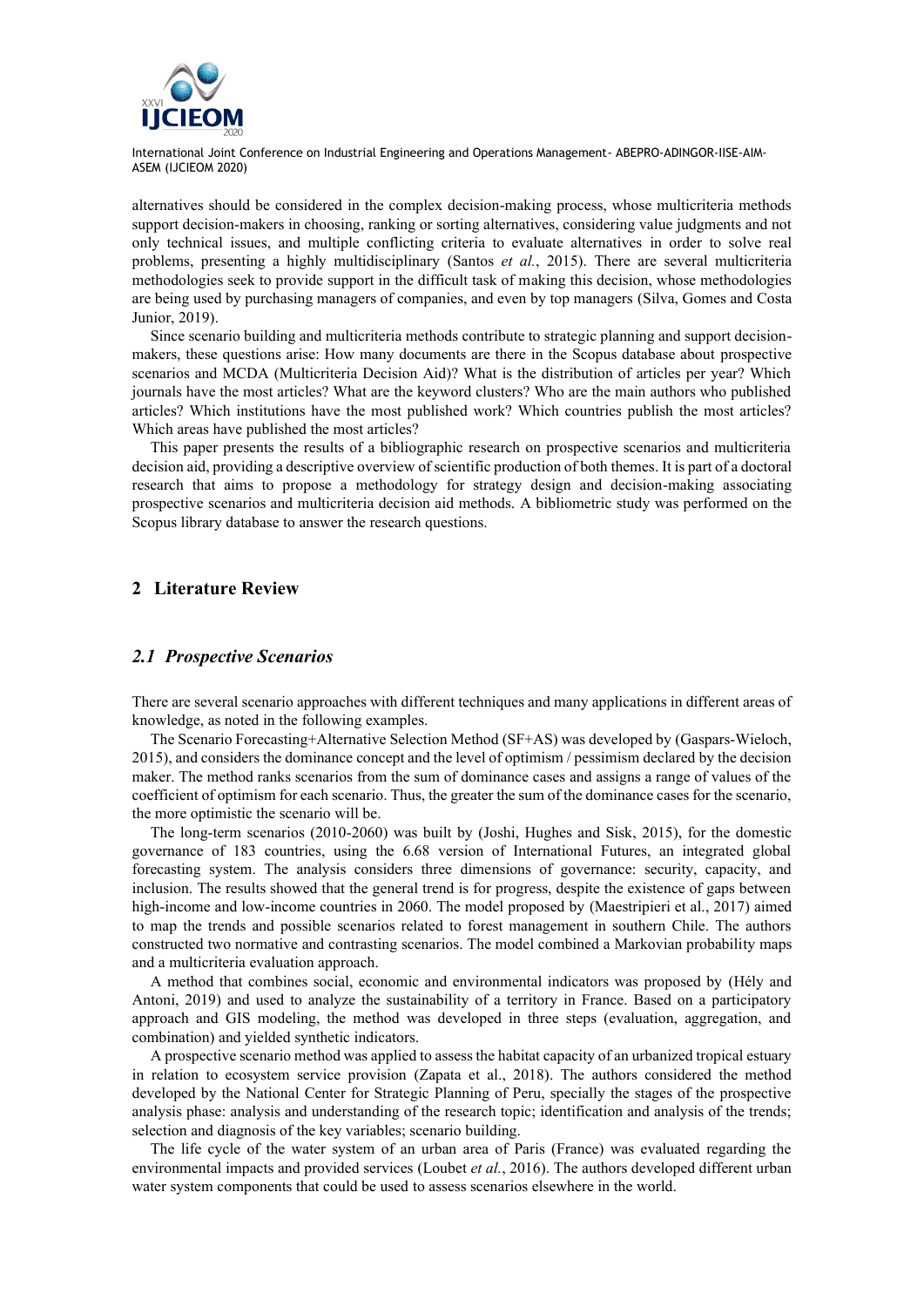

The biogenic carbon emission and the dynamic and prospective aspects related to the life cycle assessment of constructions were investigated by (Fouquet et al., 2015). The authors carried out a case study from three houses in Chambery (France), which have the same functional unit, but were constructed with different materials and techniques.

A scenario forecasting approach for residential load was developed (Zhang and Zhang, 2019), using historical data and flow-based conditional generative models. The simulation results showed the flow-based approaches provide a wide range of future possibilities with more reliable and more sharp scenarios for residential load.

A hybrid method that combines concepts and techniques for scenario building and MCDA approach was presented by (Gomes, Costa and de Barros, 2017). The method covers the main concepts of the prospective methods and enables to apply different weights for each criterion according to each scenario. It is an evolution of the method proposed by (Gomes and Costa, 2013), called Momentum (Method Unified for Strategic Prospective Planning).

Prospective scenarios for the biodiesel industry in Brazil were built by (de Paula Dias, de Souza Vianna and Felby, 2016). The authors included the sustainable dimensions of (Sachs, 2003) into the scenario method and demonstrated the connection between environmental, territorial and social aspects, as well as the sustainable options for the future, beyond the business as usual scenario.

A scenarios method to explore possible future of the French bovine sector and its impacts on climate change was used by (Mosnier *et al.*, 2017). The simulation was carried out using the Orfee (Optimization of Ruminant Farm for Economic and Environmental assessment) model. The authors built four scenarios based on global scenarios that were defined by experts, French researchers and workers in the beef and dairy sectors. The role of public agencies in the introduction of genetic technologies in health insurance in the Netherlands was explored by (Boon, Aarden and Broerse, 2015). The authors combined a retrospective study to identify the current coverage of these technologies with prospective scenarios for anticipatory governance.

Scenarios to analyze the community pharmacist's future were built by (Gregório and Lapão, 2012), especially their role in the Portugal health system. The authors used the method proposed by (Thore and Lapão, 2002) that grouped the 10 steps of (Schoemaker, 1995) for scenario building into three stages.

#### *2.2 Multicriteria Decision Aid (MCDA)*

MCDA methods are used for planning and decision making, replace intuitive choices and make the process traceable and transparent (Lahdelma, Salminen and Hokkanen, 2000). These methods help decision-makers to solve problems characterized by several alternatives that are evaluated using a set of conflicting criteria (El Beggar, 2018). Decisions are submitted to several influences, involve all kinds of decision makers (individuals, companies, governments, etc.), impact people's lives, and often have important consequences for the environment (Brans, 2002).

In the literature, there are many proposals and applications of MCDA methods that combine several techniques and / or tools, as follows. The use of MCDA methods in public environmental planning and decision processes was discussed by (Lahdelma, Salminen and Hokkanen, 2000), defining the following phases: stakeholders; define alternatives and criteria; make measurements; choose the MCDA method; provide preference information; form draft solutions; make final decision.

The relevance of multicriteria decision support systems for the finance area was analyzed by (Zopounidis and Doumpos, 2013). The authors briefly described the main methods of MCDA: Multi-objective optimization (MOO); Multiattribute Utility Theory (MAUT); the outranking methods ELECTRE (*Elimination Et Choix Traduisant la Realité*) and PROMETHEE (Preference Ranking Organization Method for Enrichment Evaluations); and Preference Disaggregation Analysis (PDA).

The ELETRE TRI method was applied to evaluate the competencies of the professionals of a call center company in Pernambuco (Brazil) (de Moura and Sobral, 2016). The authors applied a questionnaire to identify the respondents' profile and to map the competence axes (skills, knowledge, and attitude).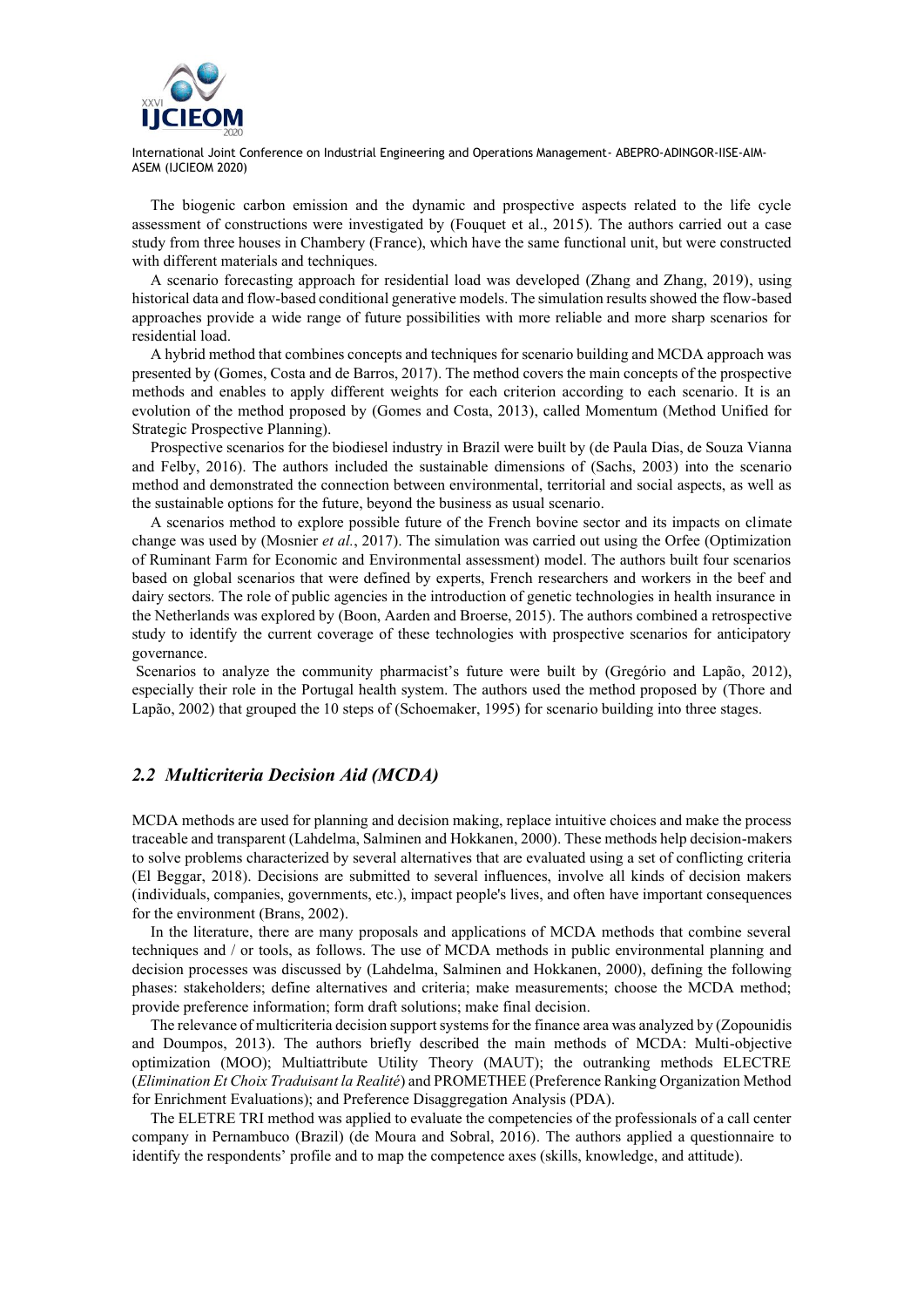

The financial performance of European banks that have participated in the tests applied by the European Banking Authority after the global credit crisis in 2007-2008 was evaluated by (Doumpos, Zopounidis and Fragiadakis, 2016). The Fuzzy PROMETHEE method (F-PROMETHEE) – an extension of the PROMETHEE method – was proposed by (El Beggar, 2018) to evaluate agile methods used in IT (Information Technology) projects.

The results obtained with the THOR  $(S_1, S_2 \text{ and } S_3)$ , ELECTRE (I and II) and PROMETHEE II methods were compared by (Gomes and Costa, 2015) in order to support the decision-maker in choosing the electronic payment model by credit card. The THOR 2 method was applied in military problems by Tenorio *et al*. (2020), selecting a ship for purchase, and by Costa *et al*. (2020), choosing a hospital assistance ship to fight the Covid-19 pandemic in Brazil.

A new function, the "Negotiation function", and a new variable, the "Negotiator's weight", were proposed by (Gomes, 2006) in the framework of negotiation and group decision. The author applied the THOR method in two case studies and compared results with ELECTRE-GD, PROMETHEE II, ELECTRE III and Ternary AHP.

The decision-making process must consider three poles of influence: the rational, the subjective and the ethical (Brans, 2002). The author described the evolution of Operational Research from the pure rationality in the optimization problems to the subjectivity in the MCDA approaches, and defended the inclusion of ethics in the methodologies, due to the need to respect the social and natural environment.

## **3 Methods**

This study considered the Webibliomining model proposed by (Costa, 2010) and (da Silva, Costa and de Barros, 2015). Initially, the following strategy was tested in the Scopus database to find the documents on prospective scenarios and MCDA, linking both research themes; however, with no result: ((TITLE-ABS-KEY ("prospective scenarios" OR "scenario forecasting") AND TITLE-ABS-KEY ("multicriteria decision aid"). Therefore, we decided to search for the terms separately, using the following strategies:

- (TITLE-ABS-KEY ("prospective scenarios") OR TITLE-ABS-KEY ("scenario forecasting")).
- TITLE-ABS-KEY ("multicriteria decision aid").

The research was carried out in the Scopus database in February 2020 and found 302 documents on prospective scenarios (197 articles) and 380 documents on MCDA (265 articles). A bibliometric study was developed to identify the year of publication, journals, keyword clusters, authors (including authors' Hindex and author network), affiliation, country / territory, fields of knowledge and language. Increasing rates of publications and fragmented research streams make the use of bibliometrics essential for science mapping (Aria and Cuccurullo, 2017).

#### **4 Results and Analysis**

The search on "prospective scenarios" OR "scenario forecasting" found 197 articles published in journals. Fig. 1 shows the distribution of articles by year of publication. Distribution started in 1982 with two articles. From 1983 to 1993, there are only two articles, one published in 1985 and the other in 1989. From 1994 to 2006, the publications range from one to three articles. As of 2007, there was a growth with fluctuations and a decrease in 2011. In 2018, there is the highest total of publications (26 articles).

| 40<br>20 2 0 1 0 0 0 1 0 0 0 1 2 2 1 1 2 1 2 3 2 3 3 1 6 7 6 6 3 9 12 13 18 21 18 $^{26}$ 22<br>0 - |  |  |  |  |  |  |  |  |  |  |  |  |  |  |  |  |  |  |  |                                                                            |
|-----------------------------------------------------------------------------------------------------|--|--|--|--|--|--|--|--|--|--|--|--|--|--|--|--|--|--|--|----------------------------------------------------------------------------|
|                                                                                                     |  |  |  |  |  |  |  |  |  |  |  |  |  |  |  |  |  |  |  |                                                                            |
|                                                                                                     |  |  |  |  |  |  |  |  |  |  |  |  |  |  |  |  |  |  |  |                                                                            |
|                                                                                                     |  |  |  |  |  |  |  |  |  |  |  |  |  |  |  |  |  |  |  |                                                                            |
|                                                                                                     |  |  |  |  |  |  |  |  |  |  |  |  |  |  |  |  |  |  |  | 53 53 53 53 53 53 53 53 53 53 55 63 63 63 63 63 63 63 63 64 75 76 76 78 78 |
|                                                                                                     |  |  |  |  |  |  |  |  |  |  |  |  |  |  |  |  |  |  |  |                                                                            |
|                                                                                                     |  |  |  |  |  |  |  |  |  |  |  |  |  |  |  |  |  |  |  |                                                                            |

**Fig. 1** Distribution of articles by year.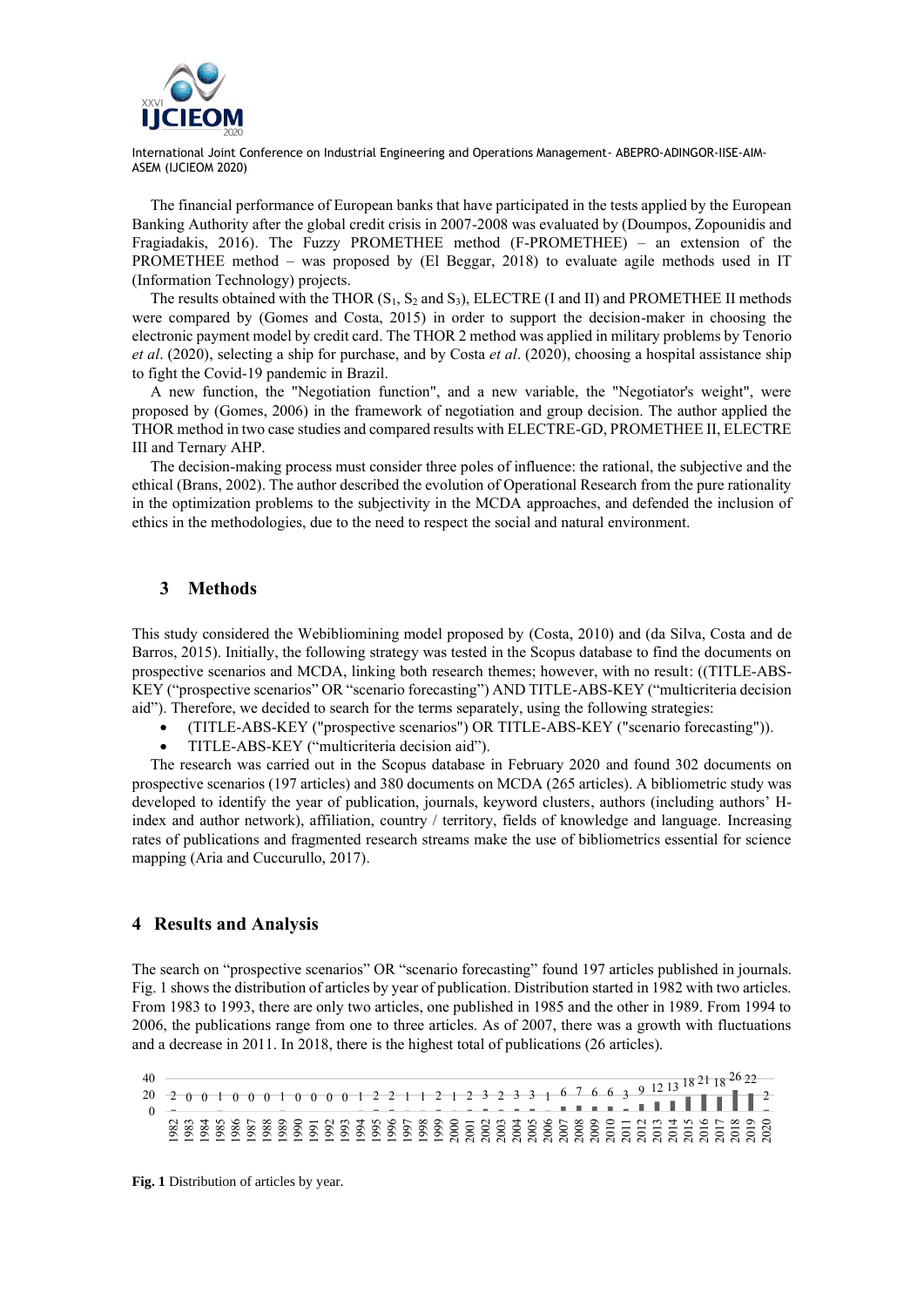

The distribution of articles by journal shows that *Espacios* ranks first with eight articles, followed by Energy Policy and Science of the Total Environment with six articles each. Futures published five articles. Agricultural Systems, Energy, Journal of Cleaner Production and Land Use Policy published three articles each. There are also 11 journals with two articles each and 137 with only one article each, totaling 156. Therefore, the articles are distributed through several journals.

Table 1 shows the distribution of articles by author, in descending order according to H-Index, considering three or more published articles. The H-index is "defined as the number of articles with citation number higher or equal to h, as a useful index to characterize the scientific output of a researcher" (Hirsch, 2005, p. 1). There are two authors with four articles each: Billen, G. with  $h = 63$  and Garnier, J. with  $h =$ 52. Six authors published three articles each; but have different H-indexes. In addition, there are 26 authors with two articles each and 125 with only one article each, totaling 159 authors. Therefore, there is no predominance of authors.

| <b>Authors</b>    | <b>Articles</b> | H-Index |
|-------------------|-----------------|---------|
| Billen, G.        | 4               | 63      |
| Garnier, J.       | 4               | 52      |
| Ruelland, D.      |                 | 18      |
| Cappello, A.      |                 | 16      |
| Bilotta, G.       |                 | 14      |
| Hérault, A.       |                 |         |
| Ksenofontov, M.Y. |                 |         |
| Kolpakov, A.Y.    |                 |         |

**Table 1.** Distribution of articles by author

The distribution of articles by affiliation shows that the *Centre National de la Recherche Scientifique* ranks first with 13 articles, followed by three institutions that published five articles each (*INRA Institut National de La Recherché Agronomique*; Russian Academy of Sciences; Stavropol State Agrarian University). In addition, there are three institutions that published four articles each; 13 institutions with three articles each; 40 institutions with two articles each; and 99 institutions with only one article each, totaling 159. The findings by (Oliveira et al., 2018) also pointed out that the *Centre National de la Recherché Scientifique* is the institution that most published documents on prospective scenarios.

Analyzing the articles by country, the search found 39 countries. France ranks first with 46 articles, followed by Brazil with 23 articles. Europe is represented by 20 countries with 160 published articles (63% of the total). The American continent, with 10 countries, has 62 articles (24% of the total). Asia, with six countries, has 18 articles (7% of the total). Oceania, through Australia, has five articles (2% of the total). Africa is represented by two countries (Egypt and Tunisia) with two articles (1% of the total).

Analyzing the distribution of articles by field of knowledge, Environmental Science (21%) and Social Sciences (14%) stand out compared to other areas. 64 articles on prospective scenarios were analyzed by (Araújo and Casimiro, 2020) and classified in eight areas: Administration; Agriculture and Climate; Fuel; Education; Energy; Engineering, Architecture and Geography; Health; and Technology.

The search on "multicriteria decision aid" found 265 articles published in journals. Fig. 2 shows the distribution of articles by year of publication. Distribution started in 1986 with five articles. It ranged over time and, in 2013, distribution reached 31 articles. There were two-time gaps, one in 1987 and another in 1996.



**Fig. 2.** Distribution of articles by year.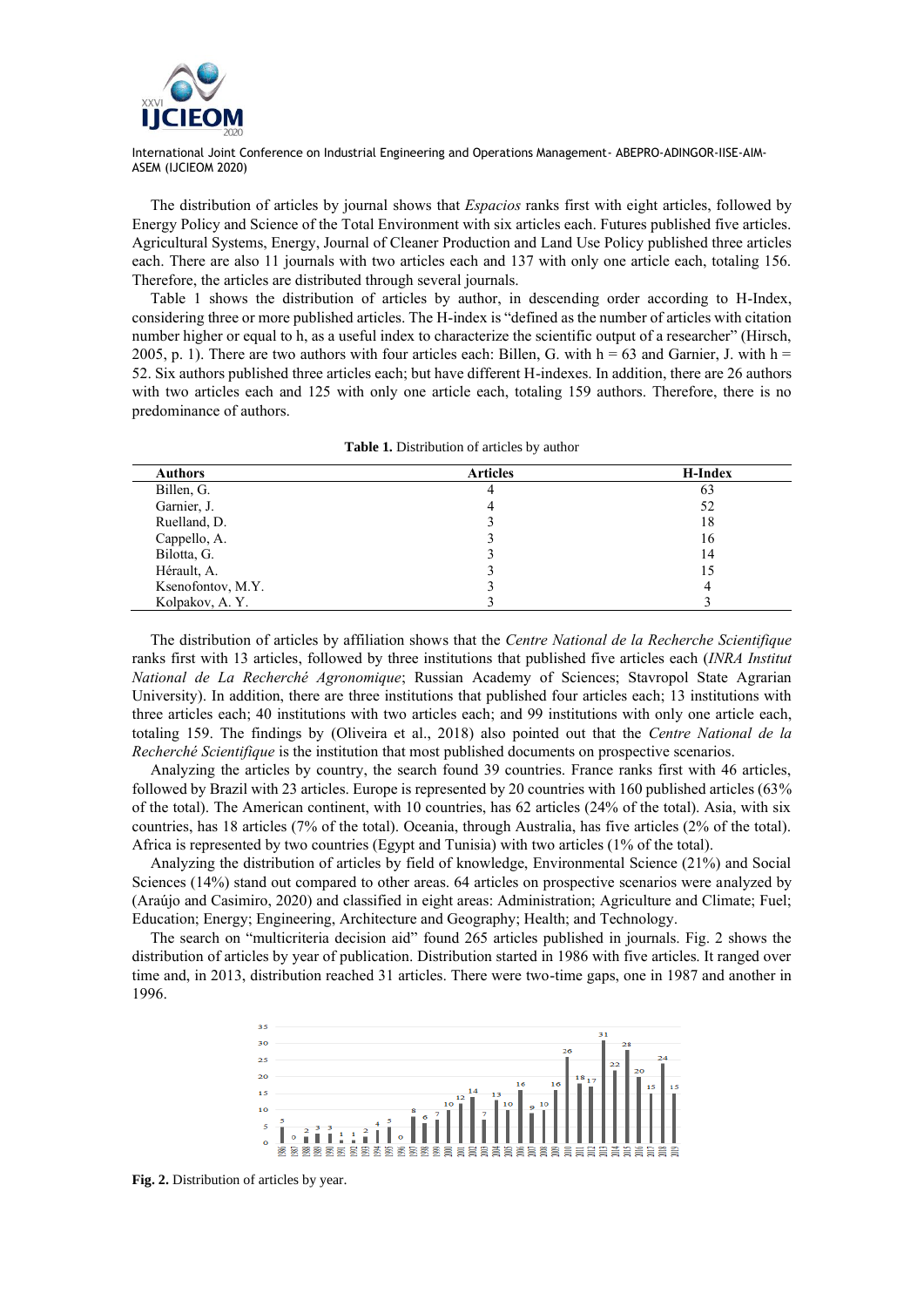

The distribution of articles by journal shows that the European Journal of Operational Research stands out with 37 articles, followed by Production with seven articles and *Pesquisa Operacional* with six articles. Additionally, three journals published five articles each; four journals published four articles each; nine journals published three articles each, 19 journals published two articles each and 119 journals have only one article each, totaling 157.

Table 2 presents the distribution of articles by author, in descending order according to H-Index, considering four or more published articles. Zopounidis, C. and Doumpos, M. are the authors with the highest H-index and with more articles, followed by De Almeida, A. T. with  $h = 25$ , but with only four articles. In addition, there are 17 authors with three articles each, 47 authors with two articles each and 79 authors with one article each, totaling 161 authors.

| Author           | Article | H-index |
|------------------|---------|---------|
| Zopounidis, C.   | 33      | 40      |
| Doumpos, M.      | 28      | 34      |
| De Almeida, A.T. | 4       | 25      |
| Dias, L.C.       | 4       | 24      |
| Pasiouras, F.    |         | 21      |
| Mareschal, B.    |         | 19      |
| Vincke, P.       | 4       | 19      |
| Ensslin, L.      | 14      | 16      |
| Brans, J.P.      |         | 16      |

| <b>Table 2.</b> Distribution of articles by author |  |  |  |
|----------------------------------------------------|--|--|--|
|----------------------------------------------------|--|--|--|

| Author          | Article | H-index |
|-----------------|---------|---------|
| Chabchoub, H.   | 4       | 16      |
| Ensslin, S.R.   | 10      | 15      |
| Waaub, J. P.    | 4       | 14      |
| Gaganis, C.     |         | 13      |
| De Smet, Y.     |         | 12      |
| Nemery, P.      |         | 12      |
| Costa, H.G.     |         | 10      |
| Dutra, A.       | 4       |         |
| Boujelben, M.A. |         |         |

**Table 2.** Distribution of articles by author (continued)

The distribution of articles by affiliation shows that Technical University of Crete ranks first with 40 articles, followed by *Université Libre de Bruxelles* with 28 articles, *Universidade Federal de Santa Catarina* with 17 articles and *Universidade Federal Fluminense* with 13 articles. Furthermore, there are two institutions with eight articles each; four institutions with six articles each; five institutions with five articles each, 10 institutions with four articles each, 16 institutions with three articles each, 34 institutions with two articles and 84 institutions with only one article, totaling 160.

Universities stand out in the publication of articles, as well as the study by (de Carvalho Pereira, Costa and Pereira, 2017). However, the authors found a misalignment between articles indexed in the ISI Web of Science database and patent filings indexed in the Derwent Innovation Index database. The results showed that 58.9% of the total patents were filed by companies against 3.3% filed by universities and 0.5% filed by university-company interaction.

Analyzing the distribution of articles by field of knowledge, Computer Science (20%), Decision Sciences (20%), Mathematics (14%) and Business, Management and Accounting (12%) stand out.

#### **5 Conclusions**

The bibliometric study provided a descriptive overview of scientific production on prospective scenarios and MCDA. The research in the Scopus database showed that no results were found when the strategies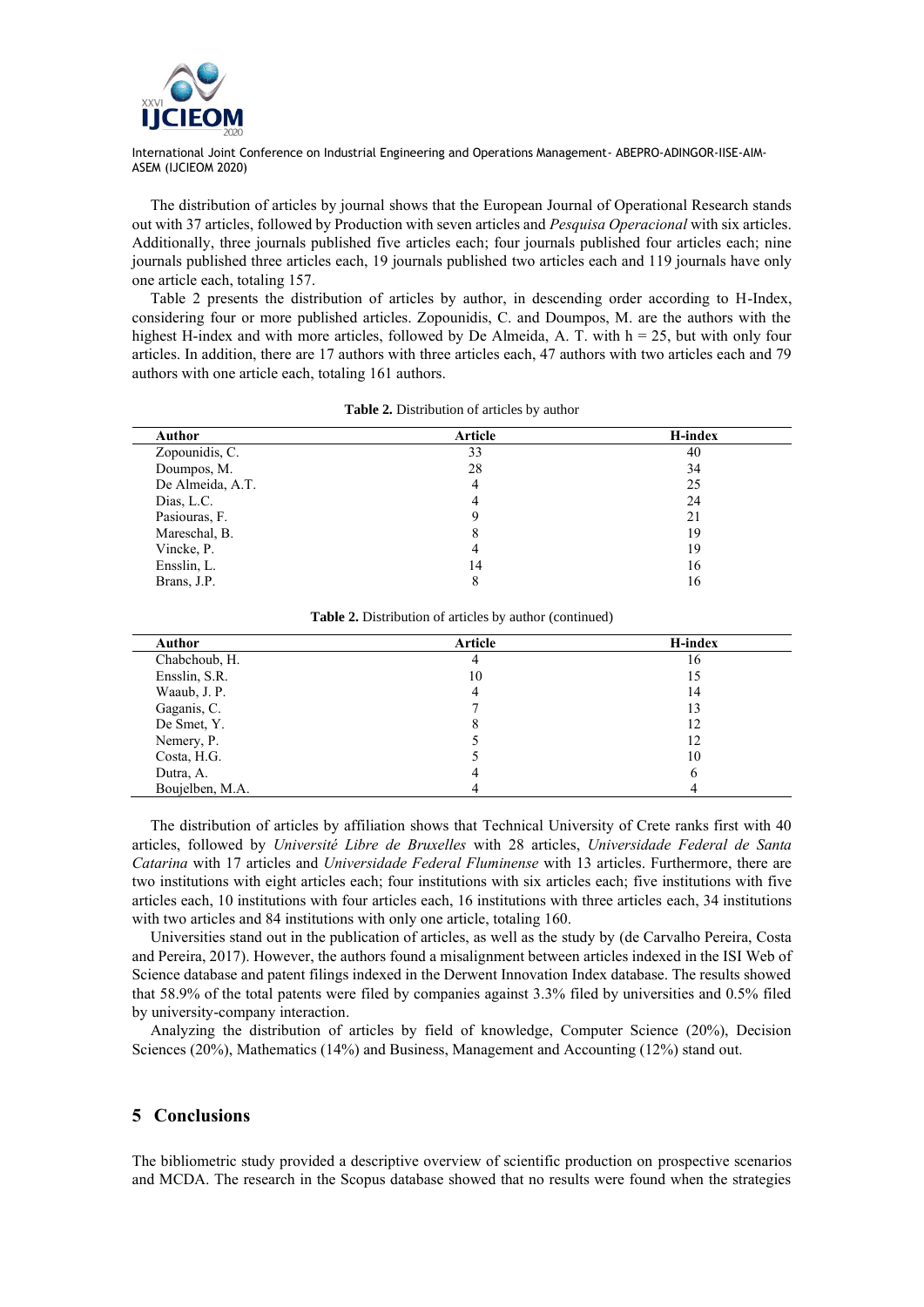

linked the two themes. Therefore, the terms were searched separately. The search found 197 articles on prospective scenarios and 265 articles on MCDA.

There are several scenario approaches and many applications in different areas. Research on prospective scenarios is distributed. No journal and no author are major references, but France stand out with 46 articles. The distribution by field of knowledge showed that the articles are spread over several areas; however, Environmental Sciences concentrates 21% of articles and Social Sciences has 14. The predominance of France is particularly related to the French term la prospective, which was the focus of this research and its limitation. For future research, terms such as "scenario techniques", "scenario planning", "foresight future scenarios" can be searched in different library databases.

Research on MCDA has some highlights. European Journal of Operational Research stands out with 37 articles, while other journals have less than seven articles. The authors Zopounidis and Doumpos published 33 articles ( $h = 40$ ) and 28 ( $h = 34$ ), respectively. Among the institutions with more than 10 articles, one is Greek (Technical University of Crete with 40 articles), one is Belgian (*Université Libre de Bruxelles* with 28 articles) and two are Brazilian (Universidade Federal de Santa Catarina with 17 articles and Universidade Federal Fluminense with 13). Computer Science (20%), Decision Sciences (20%), Mathematics (14%) and Business, Management and Accounting (12%) published more than half of the articles on MCDA.

The literature review, although not exhaustive, showed several methods and approaches, their concepts, paradigms, and applications in different areas of the private and public sectors. Among the articles in the literature review, only five combine scenario planning with MCDA methods. The AHP method for the weighting factor was used by (Maestripieri et al., 2017); The Momentum method for scenario building with MCDA approach was proposed by (Gomes, Costa and de Barros, 2017); The Scenario Forecasting+Alternative Selection Method (SF+AS) was developed by (Gaspars-Wieloch, 2015); A method to evaluate the sustainability of a territory, including multicriteria analysis, was proposed by (Hély and Antoni, 2019). This may indicate a gap in the literature and the need for further studies.

#### **References**

Araújo WJ, Casimiro AHT (2020) Prospective scenarios: systematic review at Lisa, Emerald, Scopus and Web of Science. Digital Journal of Library and Information Science, doi: 10.20396/rdbci.v18i0.8656945

Aria M, Cuccurullo C (2017) bibliometrix: An R-tool for comprehensive science mapping analysis. Journal of informetrics, doi: 10.1016/j.joi.2017.08.007

Boon WPC, Aarden E, Broerse JEW (2015) Path creation by public agencies - the case of desirable futures of genomics. Technological Forecasting and Social Change, doi: 10.1016/j.techfore.2015.06.038

Brans JP (2002) Ethics and decision. European Journal of Operational Research, 136(2): 340–352.

Costa HG (2010) Model for webibliomining: proposal and application. Revista FAE 13(1): 115–126.

da Silva GB, Costa HG, de Barros MD (2015) Entrepreneurship in engineering education: A literature review. International Journal of Engineering Education 31(6):1701–1710.

Costa, I.P. de A., Maêda, S.M. do N., Teixeira, L.F.H. de S. de B., Gomes, C.F.S. and Santos, M. dos. (2020), "Choosing a hospital assistance ship to fight the Covid-19 pandemic", Revista de Saude Publica, Universidade de Sao Paulo, Vol. 54, available at:https://doi.org/10.11606/S1518-8787.2020054002792.

de Carvalho Pereira F, Costa HG, Pereira V (2017) Patent filings versus articles published: A review of the literature in the context of Multicriteria Decision Aid. World Patent Information, doi: 10.1016/j.wpi.2017.07.003

de Moura MCS, Sobral MFF (2016) Evaluation skills with support of multicriteria modeling. International Business Management, doi: 10.3923/ibm.2016.1.8

de Paula Dias MA, de Souza Vianna JN, Felby C (2016) Sustainability in the prospective scenarios methods: A case study of scenarios for biodiesel industry in Brazil, for 2030. Futures, doi: 10.1016/j.futures.2016.06.005

Doumpos M, Zopounidis C, Fragiadakis P (2016) Assessing the financial performance of European banks under stress testing scenarios: a multicriteria approach. Oper Res Int J, doi: 10.1007/s12351-015-0192-y

Durance P, Godet M (2010) Scenario building: Uses and abuses. Technological forecasting and social change, doi: 10.1016/j.techfore.2010.06.007

El Beggar O (2018) Multicriteria decision aid for agile methods evaluation using fuzzy PROMETHEE. Journal of Software: Evolution and Process, doi: 10.1002/smr.2108

Fouquet M, Levasseur A, Margni M et al. (2015) Methodological challenges and developments in LCA of low energy buildings: